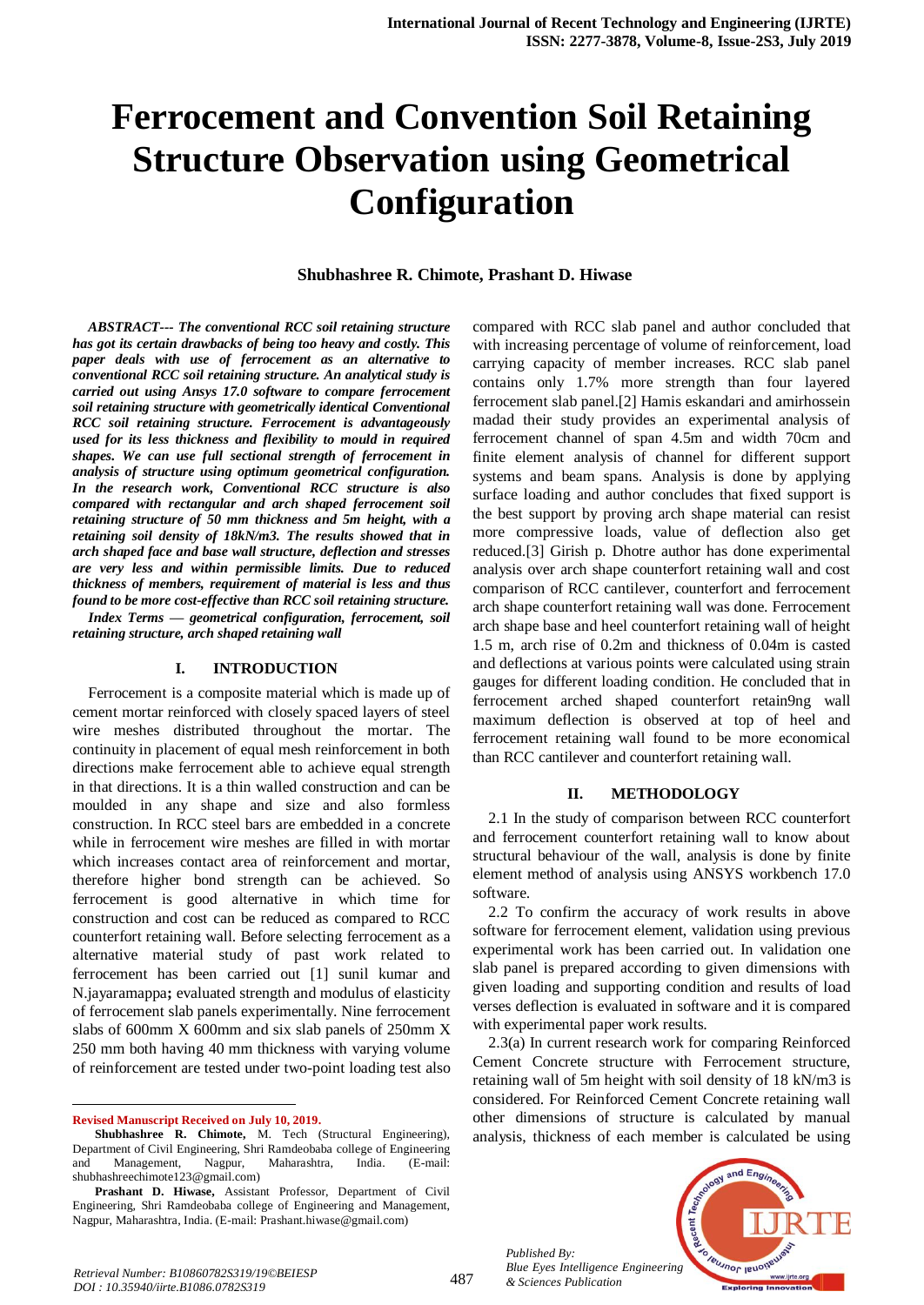moment equilibrium equation. Value of young's modulus of elasticity is taken as 22360.67 N/mm2 for grade of concrete M20 and density of RCC taken as 25000N/mm<sup>2</sup>. from this data rectangular RCC structure is modelled in ANSYS workbench 17.0. Backfill is considered as horizontal, depth of backfill is equals to total depth of stem, loads are applied over stem and base according to given density of soil.



**Fig. 1 Conventional RCC Retaining Structure**

2.3(b) After this ferrocement retaining wall of equivalent dimensions as measured for RCC with grade of concrete M20 and properties of welded square mesh as a reinforcement having yielding stress  $450 \text{ N/mm}^2$ , considering modulus of elasticity of composite material as 30000 N/mm<sup>2</sup> .with these properties rectangular ferrocement wall is modelled in software with same dimensions and results are analysed.



**Fig 2. Ferrocement Rectangular Retaining Wall Of Same Dimension As RCC**

2.3(c)Ferrocement wall thickness hardly exceeds 50mm. it is the material consist of sprayed mesh layers throughout the member which helps in increase in flexural strength and reduced thickness of member. Then, keeping material properties same for ferrocement rectangular retaining wall, again rectangular retaining wall of only 50 mm thickness of base, stem and counterforts is modelled and results are analysed.



**Fig. 3 Ferrocement Rectangle Retaining Wall of 50 mm Thick**

2.3(d) After this to confirm the best geometrical configuration of the structure as ferrocement structures can be shaped in such a way that the full section of the member and the full strength of material can be utilized, so its stem is shaped into an arch to achieve higher compressive strength of mortar and full cross section of arch sharing the load. For arch shape stem rise of arch is considered as 500mm, clear distance between counterforts is 2000mm then for calculating radius of curvature of arch, chord intersecting property is used and radius of arch found out to be 1250mm with apex angle is  $108^{\circ}$  giving arch length 2356 mm. Considering all the specification of arch for stem and keeping base of rectangular shape ferrocement counterfort retaining wall with 50 mm thickness of whole structure is modelled and after applying loads and fixed support to base results are evaluated.



**Fig. 4 Ferrocement Arch Stem and Flat Base Retaining Wall of 50 mm Thick**

2.3(e) After this, one more retaining wall in which stem as well as base is also taken in arch shape with radius of 1250mm having thickness 50mm and rise as 500mm. Considering all this, results are evaluated. in above all types of retaining wall loading is same over the stem and base, triangular loading is applied over stem and uniformly distributed load over heel and toe of 84.6  $kN/m^2$  and 12.6  $kN/m<sup>2</sup>$  respectively. Fixed support is provided to base of all counterfort retaining wall. Deflection and direct stresses are evaluated under stem, base and counterforts at various position in each of these member and graphs are plotted.



*Published By:*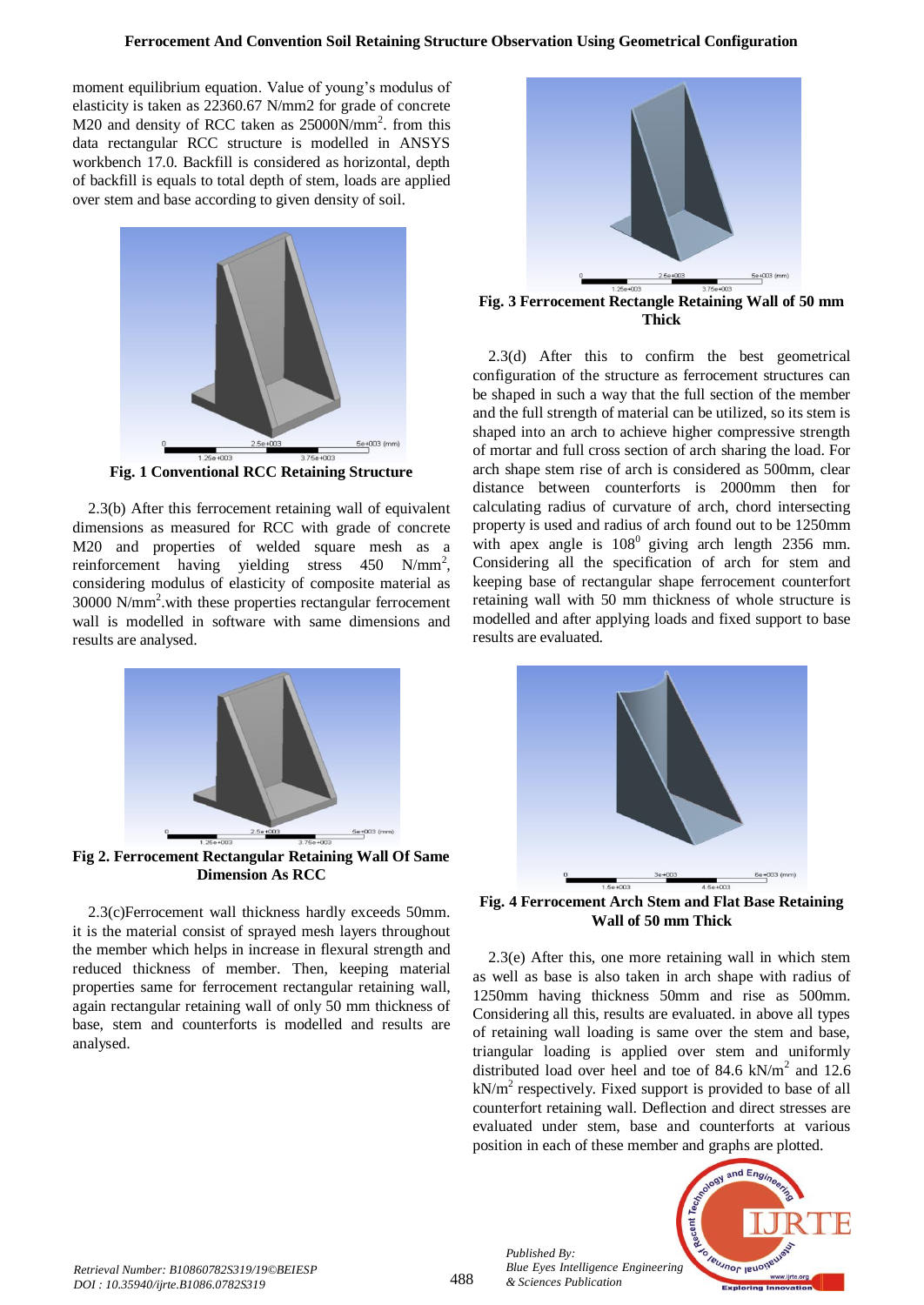

**Fig.5 Ferrocement Arch Stem and Base Retaining Wall Of 50mm Thick**

## **III. RESULTS AND COMPARISION**

After analysing all the types of retaining wall comparative results are shown for each member at various positions

| Table 1. Values of deflection and direct stresses under |
|---------------------------------------------------------|
| stem at various position                                |

| Sr<br>no | Type of wall                                                 | Deflection in mm |        |          | Direct stress in MPa |        |        |
|----------|--------------------------------------------------------------|------------------|--------|----------|----------------------|--------|--------|
|          |                                                              | top              | Middle | bottom   | Top                  | Middle | bottom |
| 1        | RCC                                                          | 0                | 0      | 0        | 0.0102               | 0.196  | 0.087  |
| 2        | Ferrocement wall<br>of same<br>dimension                     | 0.0512           | 0.073  | $\theta$ | 0.0201               | 0.248  | 0.115  |
| 3        | Ferrocement<br>rectangular of 50<br>mm thickness             | 1.14             | 3.43   | $\theta$ | 0.52                 | 1.22   | 3.2    |
| 4        | Ferrocement arch<br>stem retaining<br>wall 50mm<br>thickness | 0.767            | 0.511  | $\theta$ | 0.094                | 0.125  | 0.433  |
| 5        | Ferrocement arch<br>stem and base<br>retaining wall          | .029             | 0.016  | $\theta$ | 0.0469               | 0.0243 | 0.3    |



**Graph 1(a) Representing Values of Deflection Under Stem for All Types of Retaining Wall.**



## **Graph 1(b) Representing Values Of Direct Stresses Under Stem For All Types Of Retaining Wall.**

## **Table 2: Deflection and Direct Stresses Values in Counterfort at Various Height.**

| Sr             | Type of wall     | Deflection (mm) |        | Direct stress (MPa) |        |        |        |
|----------------|------------------|-----------------|--------|---------------------|--------|--------|--------|
| no             |                  | top             | middle | bottom              | Top    | middle | bottom |
| 1              | <b>RCC</b>       | 0               | 0      | 0                   | 0.0288 | 0.196  | 0.0288 |
|                |                  |                 |        |                     |        |        |        |
| $\overline{c}$ | Ferrocement      | 0.042           | 0.068  | $\theta$            | 0.0201 | 0.248  | 0.0201 |
|                | wall of same     |                 |        |                     |        |        |        |
|                | dimension        |                 |        |                     |        |        |        |
| 3              | Ferrocement      | 0.76            | 3.43   | $\mathbf{0}$        | 0.52   | 4.2    | 1.44   |
|                | rectangular of   |                 |        |                     |        |        |        |
|                | 50 mm            |                 |        |                     |        |        |        |
|                | thickness        |                 |        |                     |        |        |        |
| $\overline{4}$ | Ferrocement      | 0.42            | 0.68   | $\theta$            | 0.26   | 0.94   | 0.094  |
|                | arch stem        |                 |        |                     |        |        |        |
|                | retaining wall   |                 |        |                     |        |        |        |
|                | 50 <sub>mm</sub> |                 |        |                     |        |        |        |
|                | thickness        |                 |        |                     |        |        |        |
| 5              | Ferrocement      | 0.0163          | 0.023  | $\theta$            | 0.046  | 0.468  | 0.0865 |
|                | arch stem and    |                 |        |                     |        |        |        |
|                | base retaining   |                 |        |                     |        |        |        |
|                | wall             |                 |        |                     |        |        |        |



**Graph 2(a) Representing Values of Deflection Under Counterfort for All Types of Retaining Wall.**



*Published By:*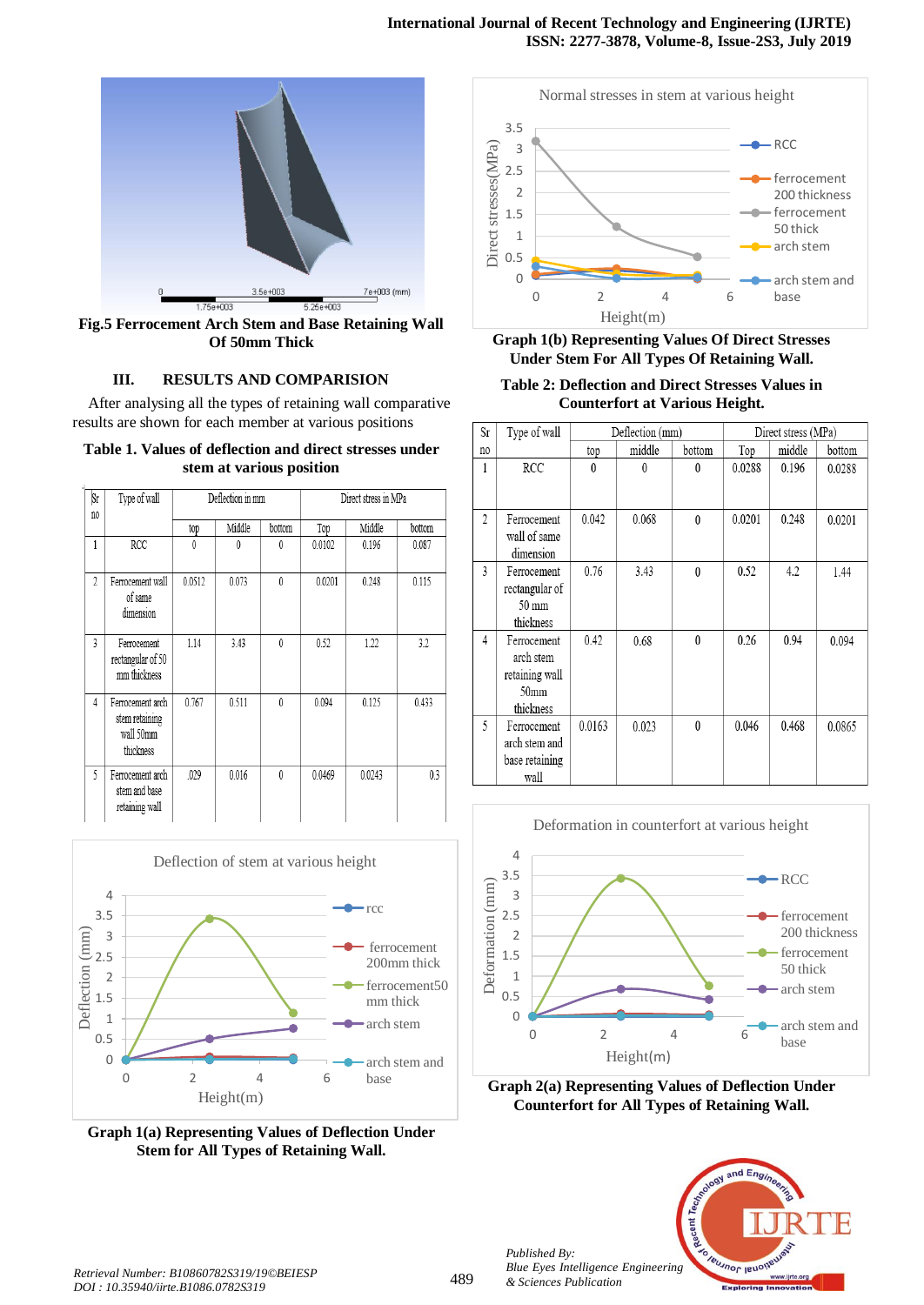

**Graph 2(b) Representing Values of Direct Stresses Under Counterfort for All Types of Retaining Wall.**

**Table 3: Direct Stress Values at Base of Retaining Wall**

| Sr no | Type of wall<br>Direct stresses in MPa                    |        |       |        |
|-------|-----------------------------------------------------------|--------|-------|--------|
|       |                                                           | toe    | joint | heel   |
| 1     | RCC                                                       | 0.0102 | 0.087 | 0.0288 |
| 2     | Ferrocement wall of<br>same dimension                     | 0.0201 | 0.115 | 0.0201 |
| 3     | Ferrocement<br>rectangular of 50 mm<br>thickness          | 0.52   | 3.2   | 0.52   |
| 4     | Ferrocement arch<br>stem retaining wall<br>50mm thickness | 0.0949 | 0.433 | 0.069  |
| 5     | Ferrocement arch<br>stem and base<br>retaining wall       | 0.034  | 0.3   | 0.046  |



**Graph 3 Representing Values of Direct Stresses Under Base At Various Positions** 

# **IV. CONCLUSIONS**

In RCC structure under the loading after first crack concrete and steel behaves separately while in ferrocement, steel meshes used as reinforcing material is dispersed throughout the structure due to strong bond between wire meshes and mortar even after first crack steel and mortar act together as a homogeneous material. This shows ductile properties of material. Hence deflection limit under limit state of collapse is considered which allows 20mm deflection and as we are using grade of mortar M20 its permissible limit of direct stress is 5MPa from IS 456-2000. Following are the results showing various values of deflection and direct stresses under stem base and counterforts at different position of these member.

- 1. In rectangular shape counterfort retaining wall maximum deflection is observed at h/3 distance on stem while in arch shape counterfort retaining wall maximum deflection is observed at top surface of stem.
- 2. Very large deflections and maximum value of direct stress are observed in rectangular shaped ferrocement counterfort retaining wall with 50mm thickness, hence application of rectangular shaped ferrocement retaining wall with less thickness is unsafe
- 3. Direct stress values in stem at various heights of ferrocement arch stem and base retaining wall is 3.5% more in comparison with conventional RCC retaining wall and values are within permissible limits.
- 4. Direct stress values in counterforts at various heights of ferrocement arch stem and base retaining wall is 1.5% more in comparison with conventional RCC retaining wall and values are within permissible limits.
- 5. Deflection values of stem and counterforts in arch stem and base ferrocement counterfort retaining wall is found to be very less.
- 6. Cross section of structure in Ferrocement arch stem and base retaining structure is reduced significantly therefore found to be economical.

# **REFERENCES**

- 1. Dr. B.N. Divekar, 2012 "Ferrocrete Technology: A Construction Manual", Sarvajeet Graphics, Karad, Maharashtra
- 2. N.Jayaramappa and Dr.H.Sharada Bai, *"Evaluation of Strength and Modulus of Elasticity of Ferrocement Elements"*, International Journal of Scientific Research, Vol05, Issue-04.
- 3. [HamidEskandari](https://www.sciencedirect.com/science/article/pii/S2215098615000798#!)<sup>1</sup>, AmirhosseinMadadi<sup>2</sup><sup>7</sup> *Investigation of ferrocement channels using experimental and finite element analysis"* by [Engineering Science and Technology, an](https://www.sciencedirect.com/science/journal/22150986)  [International Journal](https://www.sciencedirect.com/science/journal/22150986)
- 4. Girish p. Dhotre, "F*errocement retaining wall a case study"* ferrocement society National conference2011,Pune
- 5. P. D. Hiwase, B.M. Anjankar and P.P. Dahale "Experimental study on settlement behaviour of pile raft foundation in dry sandy soil" International Journal of Civil Engineering and Technology (IJCIET), Volume 9, Issue 5, May 2018, Pages 1229–1236 Publisher IAEME Publication.



*Retrieval Number: B10860782S319/19©BEIESP DOI : 10.35940/ijrte.B1086.0782S319*

*Published By:*